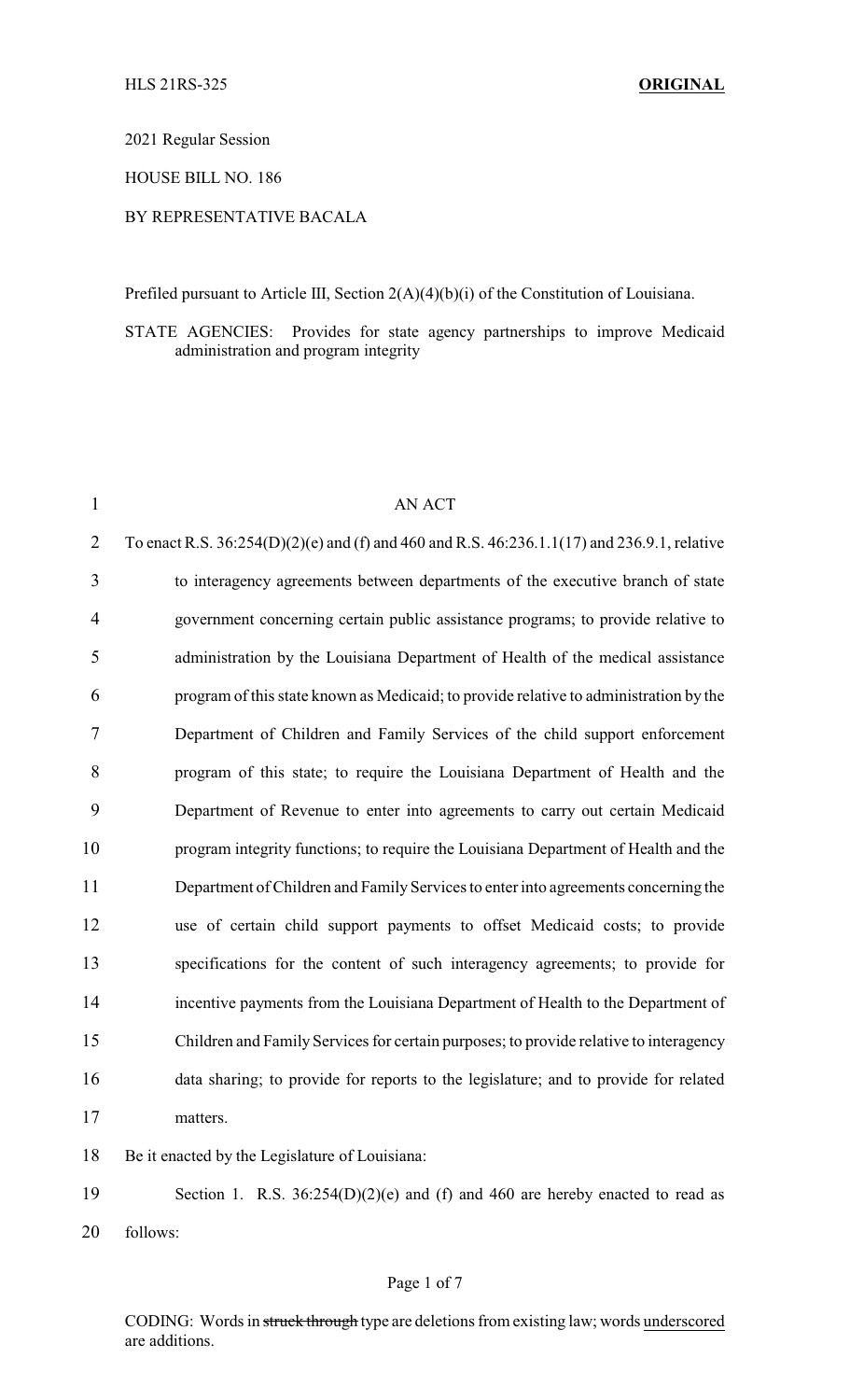| $\mathbf{1}$   | §254. Powers and duties of the secretary of the Louisiana Department of Health      |
|----------------|-------------------------------------------------------------------------------------|
| $\overline{2}$ | $\ast$<br>*<br>*                                                                    |
| 3              | D.                                                                                  |
| 4              | $\ast$<br>$\ast$<br>∗                                                               |
| 5              | (2) Except as otherwise limited by a specific provision of law, the secretary       |
| 6              | is authorized to perform all of the following relative to or concerning the Medical |
| 7              | Assistance Program:                                                                 |
| 8              | $\ast$<br>$\ast$<br>*                                                               |
| 9              | Cause the department to enter into an annual memorandum of<br>(e)                   |
| 10             | understanding, cooperative endeavor, or other type of agreement with the            |
| 11             | Department of Revenue for the program integrity functions provided for in R.S.      |
| 12             | 36:460.                                                                             |
| 13             | (f)<br>Cause the department to enter into an annual memorandum of                   |
| 14             | understanding, cooperative endeavor, or other type of agreement with the            |
| 15             | Department of Children and Family Services for the interagency incentive program    |
| 16             | provided for in R.S. 46:236.9.1.                                                    |
| 17             | ∗<br>∗<br>∗                                                                         |
| 18             | Department of Revenue; interagency agreements for Medicaid program<br>\$460.        |
| 19             | integrity; reporting                                                                |
| 20             | A. The Department of Revenue and the Louisiana Department of Health                 |
| 21             | shall annually enter into a memorandum of understanding, cooperative endeavor, or   |
| 22             | other type of agreement for Medicaid program integrity functions that conform with  |
| 23             | the requirements and specifications provided in this Section.                       |
| 24             | B. The agreements provided for in this Section shall require the Louisiana          |
| 25             | Department of Health to furnish to the Department of Revenue identifying            |
| 26             | information of each child who is enrolled in the Medicaid program of this state and |
| 27             | identifying information of the custodial parent or parents of each such child.      |
| 28             | C. The Department of Revenue shall examine income tax returns to identify           |
| 29             | any Medicaid-enrolled child who is claimed as a dependent by someone other than     |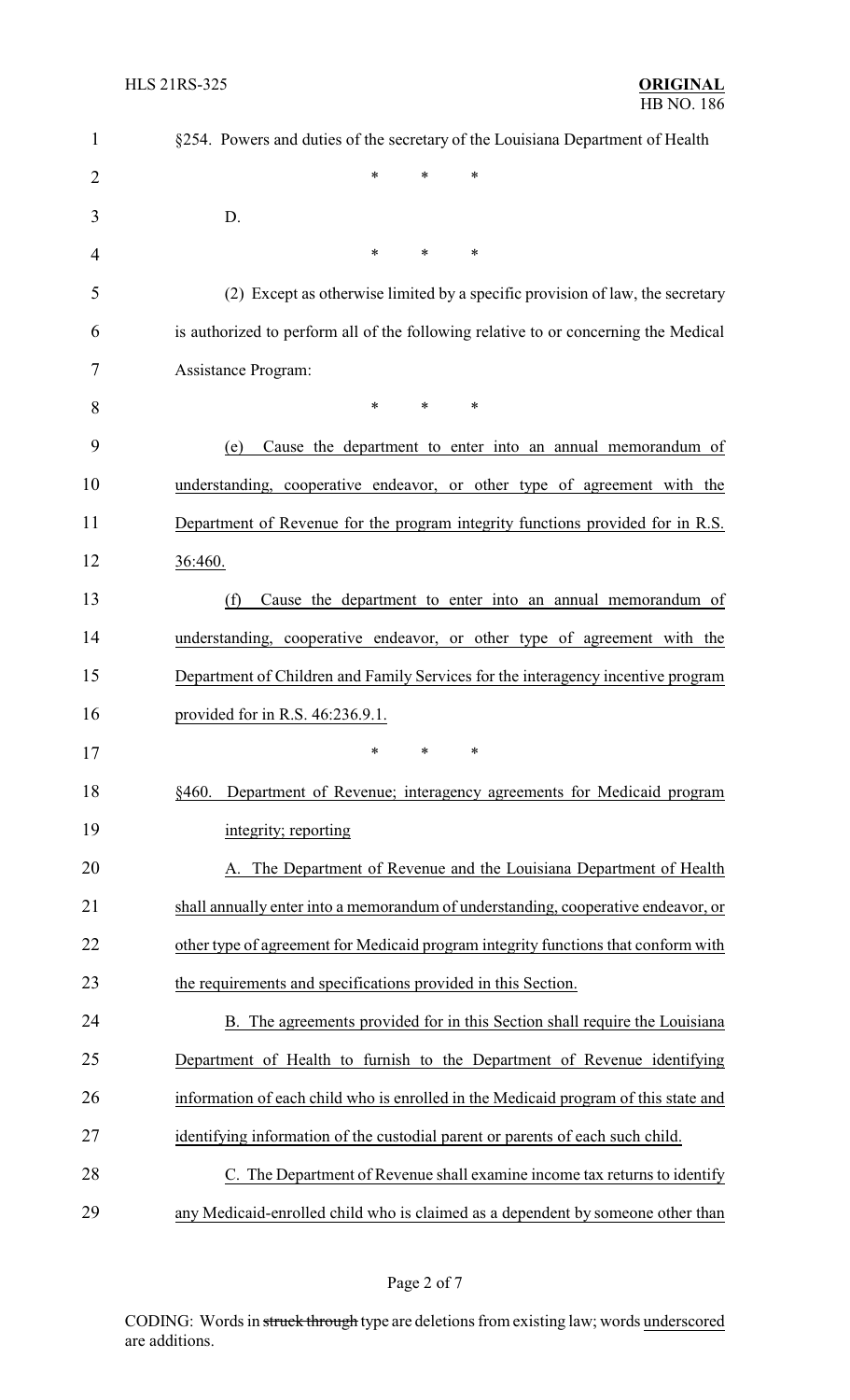| $\mathbf{1}$   | a custodial parent of the child and shall identify each such child to the Louisiana    |
|----------------|----------------------------------------------------------------------------------------|
| $\overline{2}$ | Department of Health.                                                                  |
| 3              | Each agreement that the Department of Revenue and Louisiana<br>D.                      |
| 4              | Department of Health enter into pursuant to this Section shall set forth standards and |
| 5              | protocols for the transfer of data required by Subsections B and C of this Section.    |
| 6              | E. On or before January 1, 2022, and annually thereafter, the Department of            |
| 7              | Revenue shall report to the legislature all of the following data, which shall consist |
| 8              | of statistical information exclusively and contain no identifying information of any   |
| 9              | individual:                                                                            |
| 10             | The number of children enrolled in Medicaid who are claimed as<br>(1)                  |
| 11             | dependents by someone other than a custodial parent.                                   |
| 12             | (2)<br>With respect to children enrolled in Medicaid who are claimed as                |
| 13             | dependents by someone other than a custodial parent, all of the following data:        |
| 14             | (a) The number of such children who are claimed as dependents by tax filers,           |
| 15             | other than custodial parents, who have federal adjusted gross income of less than      |
| 16             | twenty thousand dollars.                                                               |
| 17             | (b) The number of such children who are claimed as dependents by tax filers,           |
| 18             | other than custodial parents, who have federal adjusted gross income of at least       |
| 19             | twenty thousand dollars but less than thirty thousand dollars.                         |
| 20             | (c) The number of such children enrolled in Medicaid who are claimed as                |
| 21             | dependents by tax filers, other than custodial parents, who have federal adjusted      |
| 22             | gross income of at least thirty thousand dollars but less than forty thousand dollars. |
| 23             | (d) The number of such children enrolled in Medicaid who are claimed as                |
| 24             | dependents by tax filers, other than custodial parents, who have federal adjusted      |
| 25             | gross income of at least forty thousand dollars but less than fifty thousand dollars.  |
| 26             | (e) The number of such children enrolled in Medicaid who are claimed as                |
| 27             | dependents by tax filers, other than custodial parents, who have federal adjusted      |
| 28             | gross income of at least fifty thousand dollars but less than sixty thousand dollars.  |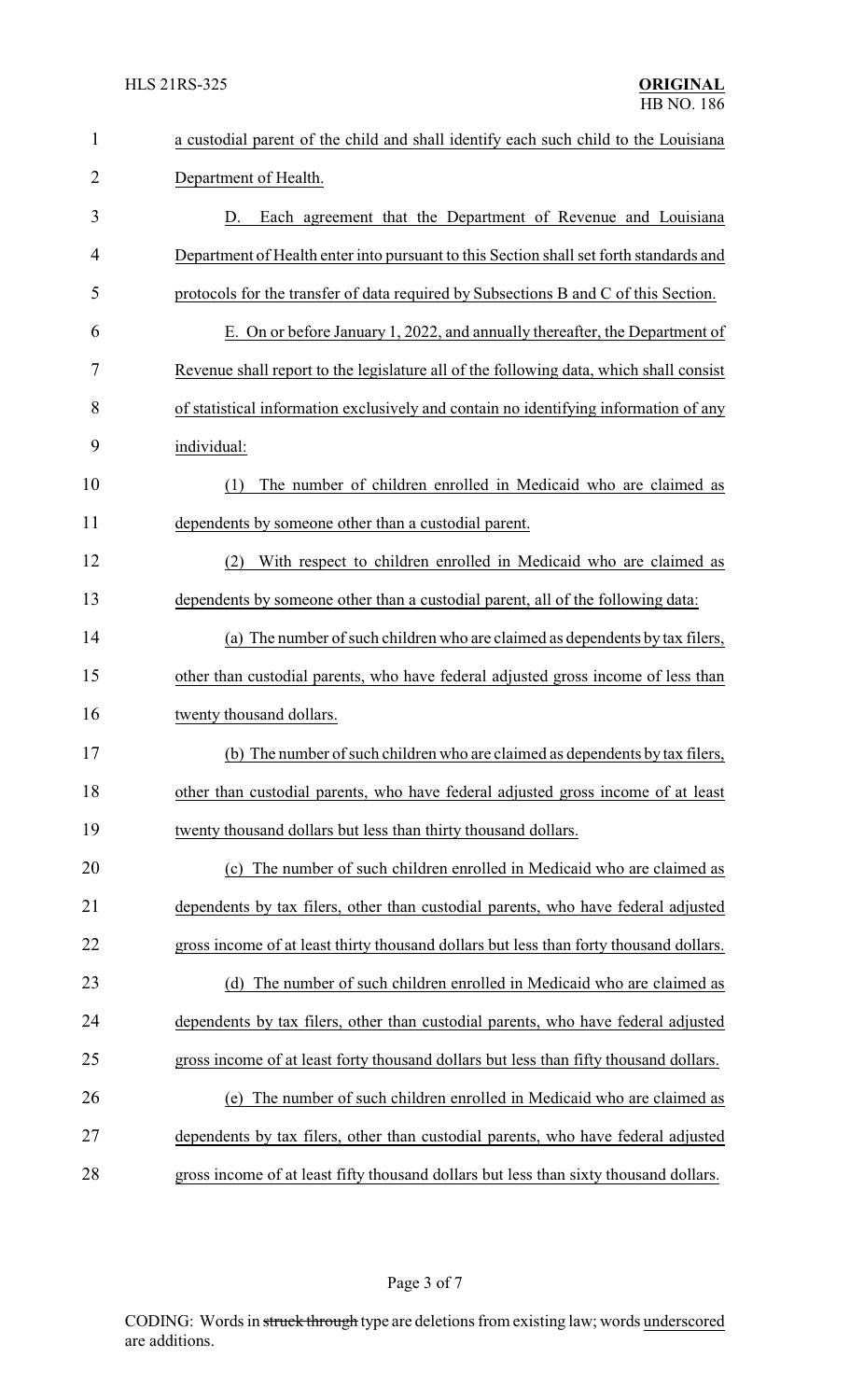| $\mathbf{1}$   | The number of such children enrolled in Medicaid who are claimed as<br>(f)              |
|----------------|-----------------------------------------------------------------------------------------|
| $\overline{2}$ | dependents by tax filers, other than custodial parents, who have federal adjusted       |
| 3              | gross income of at least sixty thousand dollars but less than seventy thousand dollars. |
| 4              | (g) The number of such children enrolled in Medicaid who are claimed as                 |
| 5              | dependents by tax filers, other than custodial parents, who have federal adjusted       |
| 6              | gross income of at least seventy thousand dollars but less than eighty thousand         |
| 7              | dollars.                                                                                |
| 8              | The number of such children enrolled in Medicaid who are claimed as<br>(h)              |
| 9              | dependents by tax filers, other than custodial parents, who have federal adjusted       |
| 10             | gross income of at least eighty thousand dollars but less than ninety thousand dollars. |
| 11             | The number of such children enrolled in Medicaid who are claimed as<br>(i)              |
| 12             | dependents by tax filers, other than custodial parents, who have federal adjusted       |
| 13             | gross income of at least ninety thousand dollars but less than one hundred thousand     |
| 14             | dollars.                                                                                |
| 15             | The number of such children enrolled in Medicaid who are claimed as                     |
| 16             | dependents by tax filers, other than custodial parents, who have federal adjusted       |
| 17             | gross income of one hundred thousand dollars or more.                                   |
| 18             | Section 2. R.S. 46:236.1.1(17) and 236.9.1 are hereby enacted to read as follows:       |
| 19             | §236.1.1. Family and child support programs; definitions                                |
| 20             | For the purposes of this Subpart, the following items shall mean:                       |
| 21             | $\ast$<br>∗<br>*                                                                        |
| 22             | (17) "Medicaid" means the medical assistance program provided for in Title              |
| 23             | XIX of the Social Security Act.                                                         |
| 24             | *<br>*<br>∗                                                                             |
| 25             | §236.9.1. Child support payments to offset Medicaid costs; interagency incentive        |
| 26             | program                                                                                 |
| 27             | The Department of Children and Family Services and the Louisiana                        |
| 28             | Department of Health shall annually enter into a memorandum of understanding,           |
| 29             | cooperative endeavor, or other type of agreement as may be necessary to implement       |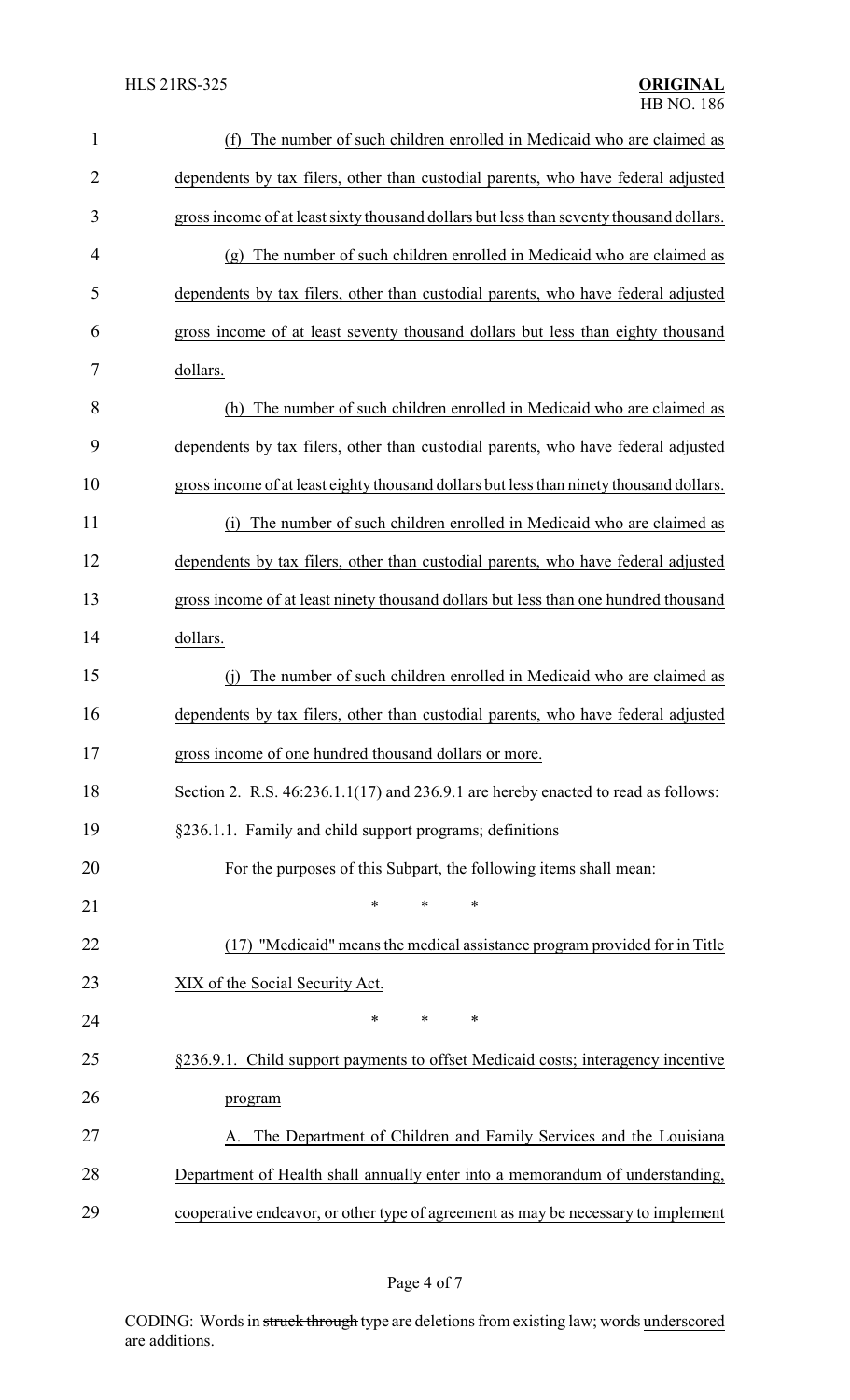| $\mathbf{1}$   | a program wherein payments collected under the authority of this Subpart are used    |
|----------------|--------------------------------------------------------------------------------------|
| $\overline{2}$ | to offset state Medicaid costs. Such program shall conform with the requirements     |
| 3              | and specifications provided in this Section.                                         |
| 4              | B.(1) With respect to child support and cash medical support payments                |
| 5              | collected from any noncustodial parent of a child or children enrolled in the state  |
| 6              | Medicaid program, the Department of Children and Family Services shall determine     |
| 7              | the maximum amount of such payments that may be remitted to the Louisiana            |
| 8              | Department of Health for the purpose of offsetting the state share of Medicaid       |
| 9              | program costs, as determined by the Louisiana Department of Health, for all          |
| 10             | Medicaid-enrolled children of the noncustodial parent.                               |
| 11             | Each agreement required by Subsection A of this Section shall provide<br>(2)         |
| 12             | for remittance by the Department of Children and Family Services to the Louisiana    |
| 13             | Department of Health, in connection with the case of each noncustodial parent of a   |
| 14             | child or children enrolled in the state Medicaid program, of either of the following |
| 15             | amounts:                                                                             |
| 16             | The maximum amount of child support and cash medical support<br>(a)                  |
| 17             | payments as determined in accordance with Paragraph (1) of this Subsection if the    |
| 18             | amount is less than the state share of Medicaid program costs for all Medicaid-      |
| 19             | enrolled children of the noncustodial parent.                                        |
| 20             | An amount equal to the state share of Medicaid program costs for all<br>(b)          |
| 21             | Medicaid-enrolled children of the noncustodial parent.                               |
| 22             | (3) For purposes of this Subsection, "child support and cash medical support         |
| 23             | payments" shall encompass payments collected from noncustodial parents through       |
| 24             | any means authorized in this Subpart, including, without limitation, the program     |
| 25             | administered cooperatively with the Department of Revenue in accordance with R.S.    |
| 26             | 46:236.9.                                                                            |
| 27             | Each agreement required by Subsection A of this Section shall provide                |
| 28             | for an annual incentive payment by the Louisiana Department of Health to the         |
| 29             | Department of Children and Family Services in an amount that does not exceed         |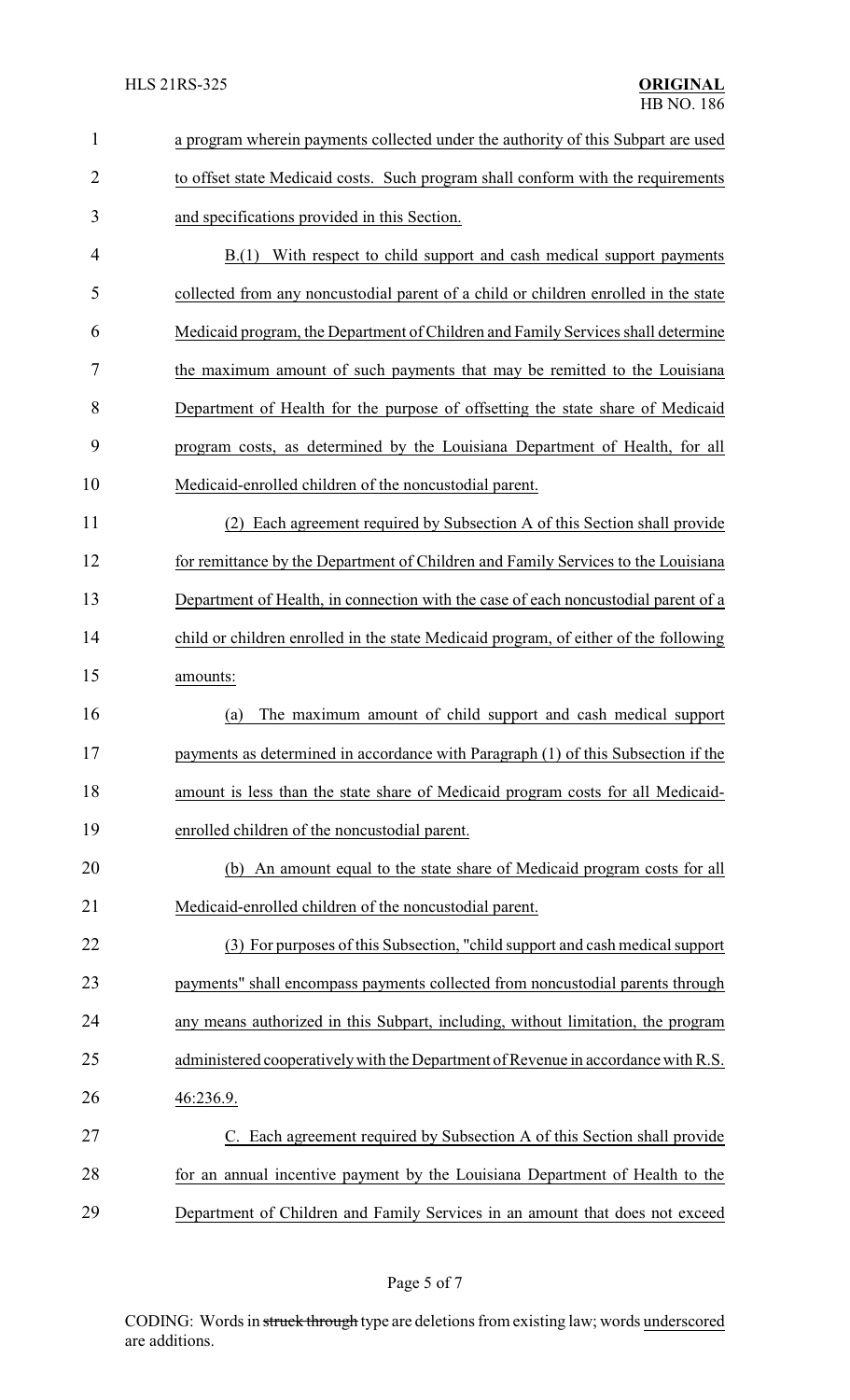1 fifteen percent of the total of remittances made under the prior agreement, in

## 2 accordance with Paragraph (B)(2) of this Section, to offset state Medicaid costs.

## **DIGEST**

The digest printed below was prepared by House Legislative Services. It constitutes no part of the legislative instrument. The keyword, one-liner, abstract, and digest do not constitute part of the law or proof or indicia of legislative intent. [R.S. 1:13(B) and 24:177(E)]

| HB 186 Original | 2021 Regular Session | Bacala |
|-----------------|----------------------|--------|
|                 |                      |        |

**Abstract:** Requires interagency agreements between the La. Dept. of Health and the Dept. of Revenue, and between the La. Dept. of Health and the Dept. of Children and Family Services, relative to administration of the Medicaid and child support enforcement programs.

Present law provides for powers and duties of the secretary of the La. Dept. of Health (LDH). Proposed law retains present law and adds thereto requirements that the secretary of LDH cause the department to enter into the agreements with the Dept. of Revenue (LDR) and the Dept. of Children and Family Services (DCFS) provided for in proposed law.

Proposed law requires LDR and LDH to enter into annual memoranda of understanding, cooperative endeavors, or other types of agreements for Medicaid program integrity functions that conform with the requirements of proposed law.

Proposed law stipulates that the agreements between LDR and LDH shall require LDH to furnish to LDR identifying information of each child who is enrolled in the Medicaid program of this state and identifying information of the custodial parent or parents of each such Medicaid-enrolled child.

Proposed law requires LDR to examine income tax returns to identify any Medicaid-enrolled child who is claimed as a dependent by someone other than a custodial parent of the child. Requires that LDR identify each such child to LDH.

Proposed law provides that each agreement that LDR and LDH enter into pursuant to proposed law shall set forth standards and protocols for the transfer of data required by proposed law.

Proposed law requires that on or before Jan. 1, 2022, and annually thereafter, LDR shall report to the legislature all of the following data, which shall consist of statistical information exclusively and contain no identifying information of any individual:

- (1) The number of children enrolled in Medicaid who are claimed as dependents by someone other than a custodial parent.
- (2) With respect to children enrolled in Medicaid who are claimed as dependents by someone other than the custodial parent, the number of such children who are claimed as dependents by tax filers who have federal adjusted gross income in each of the following ranges:
	- (a) Less than \$20,000.
	- (b) At least \$20,000 but less than \$30,000.
	- (c) At least \$30,000 but less than \$40,000.